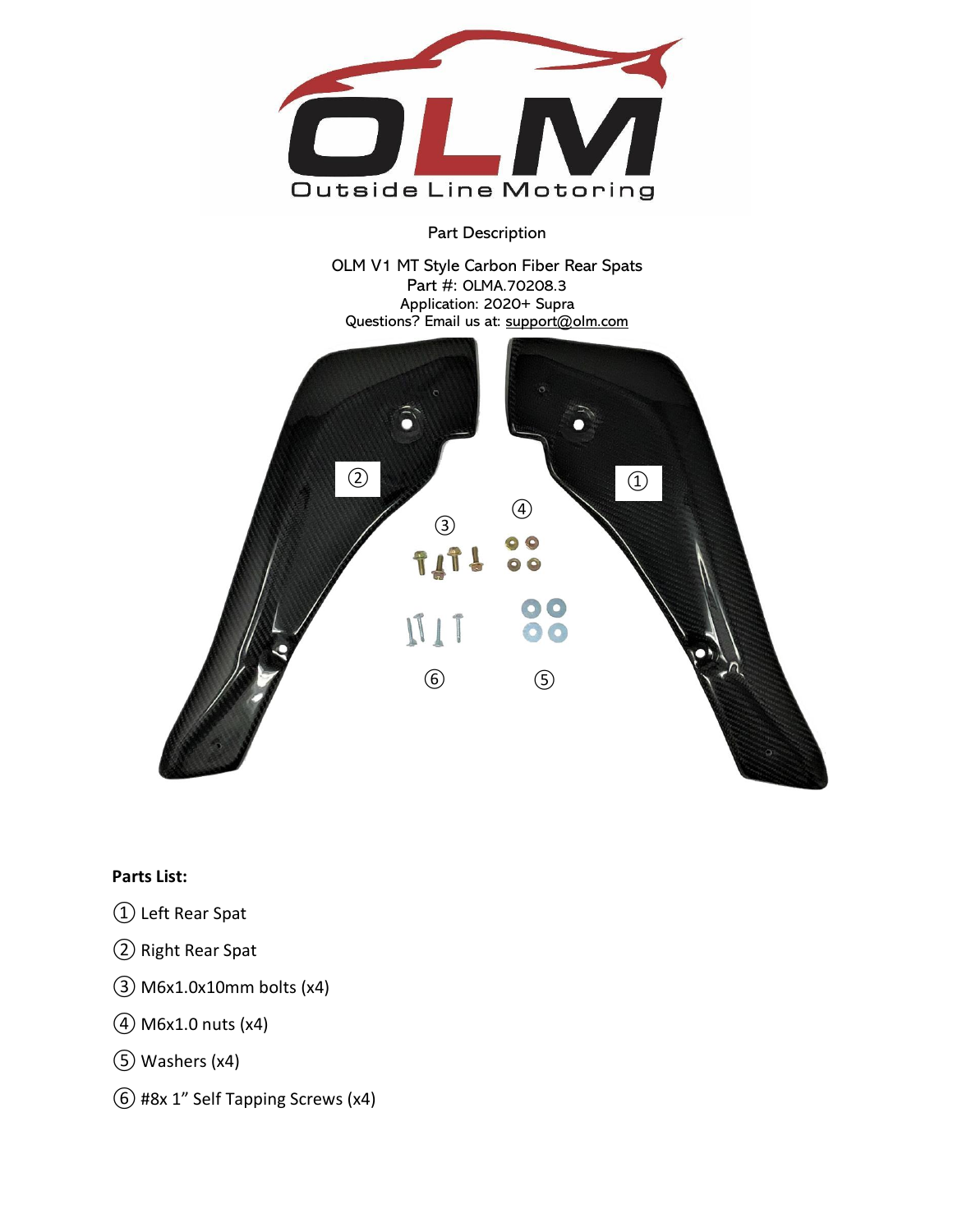## **Required Tools:**

Power Drill Small step drill bit or 5/16" drill bit Ratchet and 10mm socket Phillips screwdriver Flathead screwdriver or similar pry tool Hose pick, screwdriver or similar tool

## **Installation Instructions:**

1 – Park the vehicle on a flat surface. Jack up the rear of the vehicle or use a vehicle lift if available.

2 – At the rear bumper on either side, there will be 2 clips holding in part of the bumper, remove these clips as they will be replaced with bolts later on.

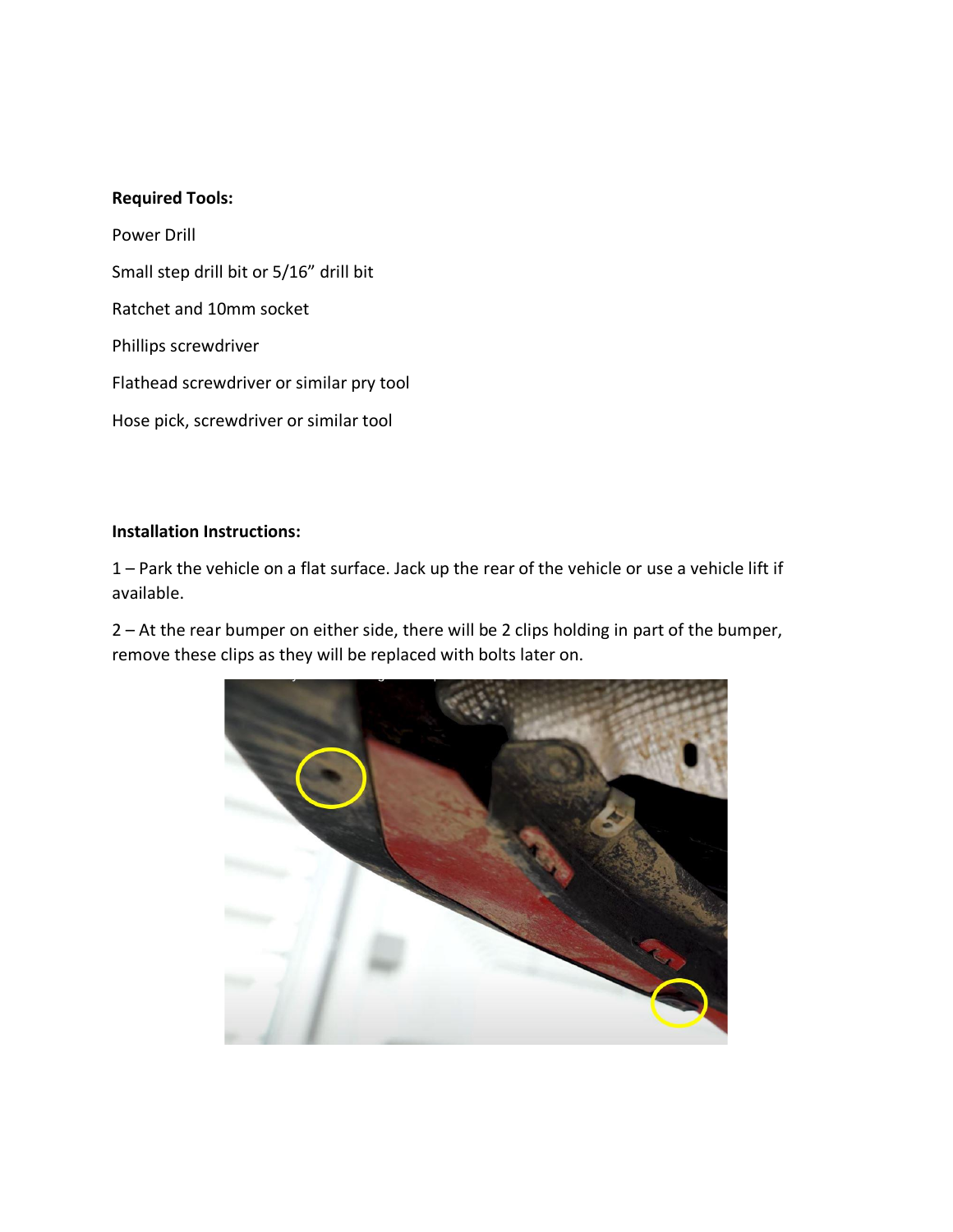3 – Using a screwdriver or similar pry tool, release the 3 tabs securing the lower side of the bumper. Repeat on both sides.



4 – Place a bolt through the holes opened earlier by the 2 clips. Ensure that both the bumper cover and black finger from the bumper valence have the bolt through them.

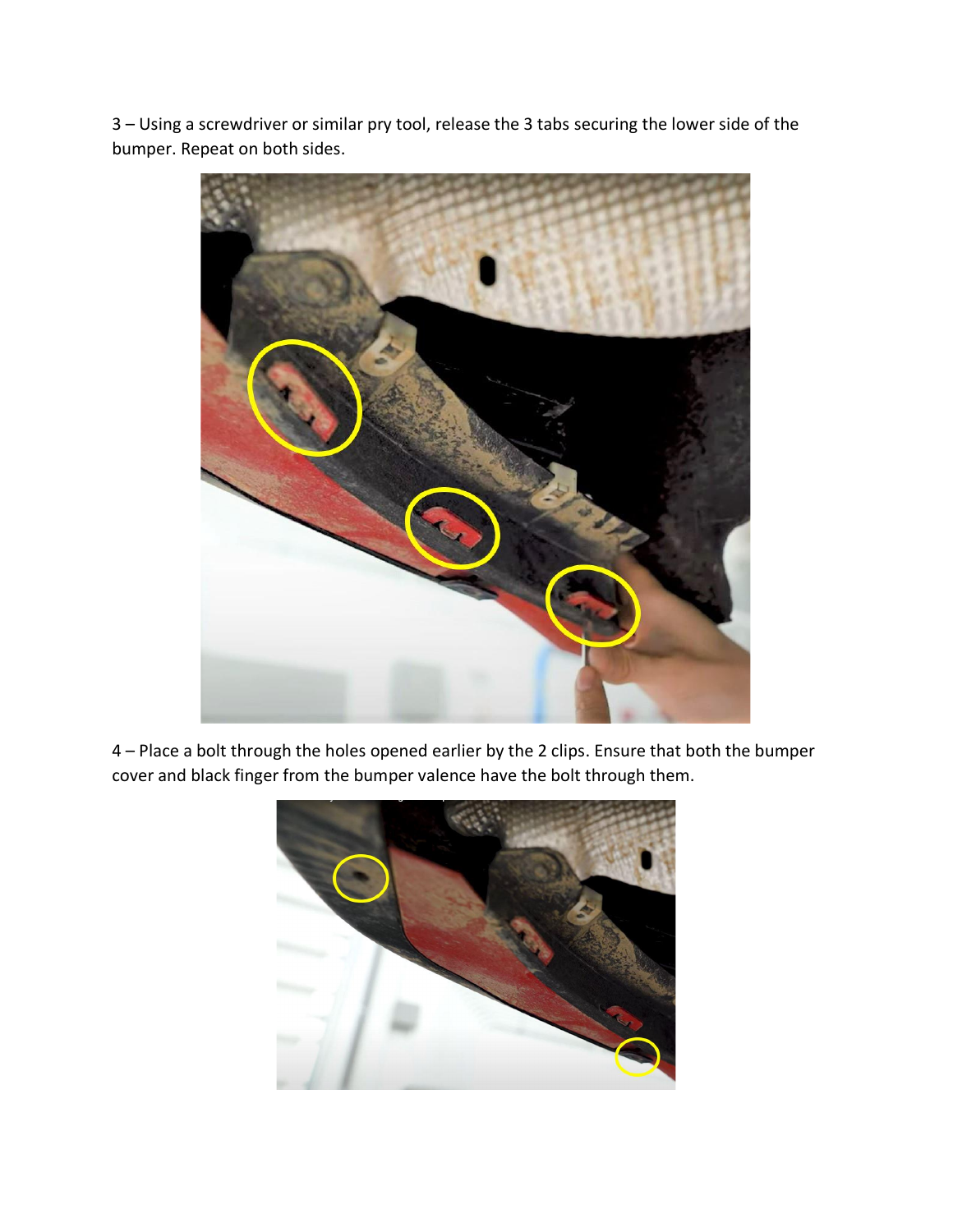5 – Using a power drill and a drill bit, drill a 5/16 hole directly in front of the hole for the bolt installed in step 4 on the black bumper support. Use caution when drilling not to go through the bumper cover.



6 – Reinstall the bumper cover to the support bracket and engage the tabs.

7 – Offer up the rear spat to the vehicle and secure the rearward bolt with a supplied nut. Tighten finger tight for adjustment room for later.

8 – Using a suitable tool such as a screwdriver or hose pick, apply pressure to the forward bolt as to keep it from being pushed out of the bolt hole. Secure the bolt using a supplied nut.

9 – Repeat steps 4 through 8 for the other side.